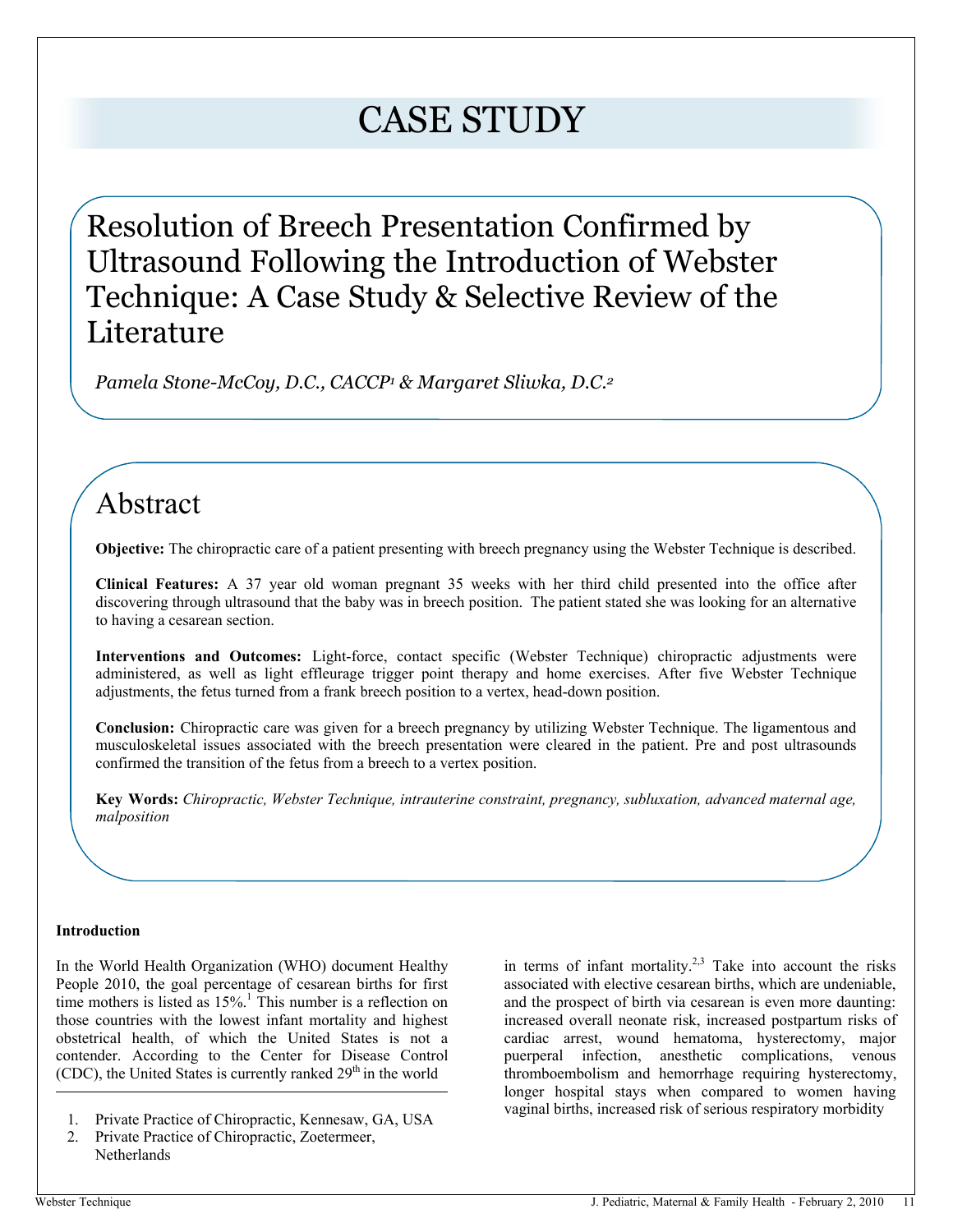and increased risk of severe maternal morbidity.<sup>4,5,6</sup> In addition to this, a survey study by MacDorman and colleagues found several sources that had concluded from their research that ³higher cesarean rates are predominantly correlated with higher maternal mortality. A similar pattern is found for infant and neonatal mortality."<sup>7</sup>

Despite the recommendation of the WHO to limit the number of cesarean sections, the rate continues to grow, and as of 2006, the cesarean rate in the United States was estimated to be  $31.1\%$ <sup>7</sup>. This number is significantly higher for breech presentation, and as of 2003 it was estimated that 85.1% of breech presentations were delivered by cesarean section.<sup>8</sup> The necessity of cesarean sections for malpositioned fetuses is becoming more controversial, as noted in an article looking at the long-term results of breech vaginal versus breech cesarean deliveries, which suggests that given current standards of obstetric and neonatal care, the planned mode of delivery has little effect on long term outcome up to school age.<sup>9</sup>

Advanced maternal age is classified as 35 years of age and older and is associated with higher risks of many conditions during pregnancy such as chronic hypertension, severe preeclampsia, and gestational diabetes.<sup>10</sup> Indeed, women have an increasingly higher risk of uterine dysfunction as they age.<sup>11</sup> Women of advanced maternal age are also more likely to undergo cesarean section. In 2006, nearly half (47.6%) of births among women ages 40 and over were delivered by cesarean compared with 22.2% of teen births.<sup>7</sup>

Having an alternate birth plan available to a pregnant woman may mean the difference between an invasive, complicated birth and a natural, un-complicated birth. Utilizing the Webster Technique (previously known as Webster In-Utero Constraint Technique), a chiropractic technique which aims to correct the biomechanical causes of intrauterine constraint, may help those women presenting with a breech fetus achieve a vaginal birth, thereby avoiding a planned cesarean delivery.<sup>12,13</sup>

#### **Case Report**

# *History*

The patient in question was a pregnant 37 year old female presenting to the office 35 weeks into her pregnancy with a frank breech. The patient stated she wished to avoid having a scheduled cesarean section and after some personal research on the internet found out about the Webster Technique as a possible alternative to the surgery. The patient history is as follows.

The patient was pregnant with her third child at the time she came into the office. She had been to her OBGYN for an ultrasound at 31 weeks, which showed the male fetus to be in a breech position. The patient had also been experiencing pelvic pain around her  $29<sup>th</sup>$  week of pregnancy, which required her to discontinue her daily exercise regimen of running three miles per day. She described the pelvic pain as more of a pressure as opposed to a "pain." The patient also mentioned the fact that she had gained more weight with this pregnancy than with either of her two previous pregnancies in addition to the fact that she's experiencing heartburn and acid reflux with

this pregnancy.

She suffered from pre-eclampsia during her first pregnancy, for which she endured some bed rest in the last month of that pregnancy. The birth of her first child (a female) was by vaginal delivery without the use of an epidural and lasted 14 hours. The child was born on her projected due date and weighed in at 8 pounds 10 ounces. After her first child was born, the patient began experiencing thyroid issues, which were documented and treated by her medical doctor.

During her second pregnancy, the patient suffered from sciatica, which she stated was mild and not too painful. The birth of her second child (a male) was also vaginal, though the labor only lasted 2 hours. The baby was 8 pounds 14 ounces at birth and was born nine days earlier than his projected due date.

## *Examination*

Postural examination revealed fair to poor overall posture, with an anterior cervical shift, external foot rotation bilaterally, and increased lordotic curve in her lumbar spine. Muscle spasm and tenderness were palpated bilaterally at the L3, L4, L5, and Sacral levels. Deerfield leg check revealed a negative Deerfield on the right, which correlates to the posterior-inferior malposition of the Posterior-Inferior Iliac Spine (PSIS) on the ipsilateral innominate.<sup>14</sup> Range of motion testing was not performed due to pregnancy.

Insight technology® was utilized to measure paraspinal skin temperature, which detected mild levels of asymmetry at T1, T2, and T3 on the right and T12, L1, and L3 on the left. Moderate levels of asymmetry were found at C3, C4, C5, and T3 on the right. Severe levels of asymmetry were found at levels C2 on the right and T5, T6, and T11 on the left. Muscle tension asymmetries were evaluated on the patient using Insight's surface electromyographic (sEMG) scan. Reduced muscle tension was found at T10 and T12 bilaterally and additionally at L1, and L3 on the right. Moderate increase in muscle tension was found at T1 and T12 on the right. Significant, or severe, increases in the paraspinal muscle tension were found at C3 on the right and at T2, T6, T12, L1, L3, and S1 on the left. No radiographs were taken, as they are contraindicated in cases of pregnancy.

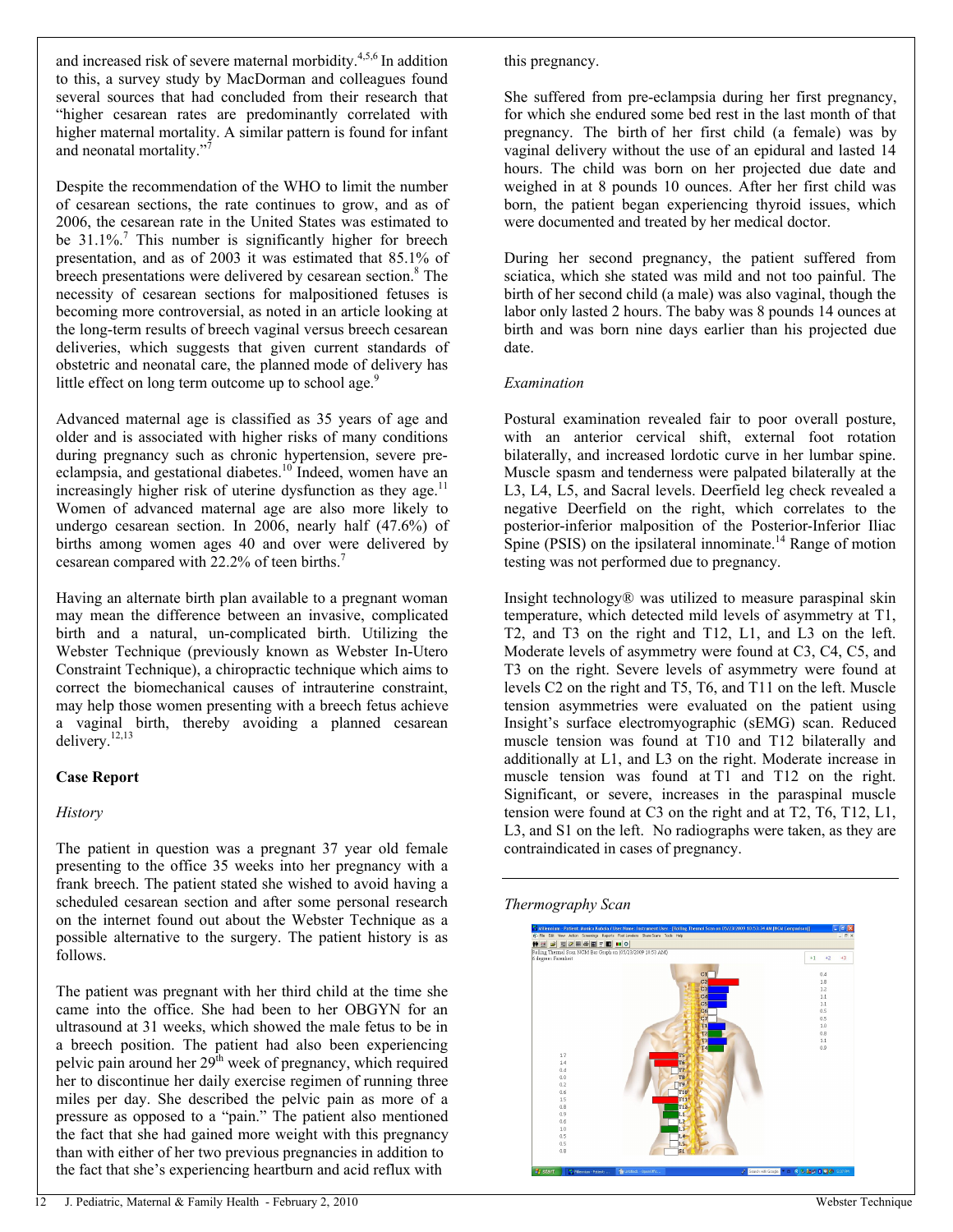#### *Surface Electromyography Scan*



#### *Intervention*

The patient presented to the office with a misaligned posteriorleft sacral base, which was found per Webster Technique protocol and corrected using a light-force, contact-specific, pisiform to left sacral base side posture adjustment with a line of drive of posterior to anterior, left to right, and superior to inferior. The patient's lower abdomen was then palpated for tenderness, taut bands of muscle, nodules, or adhesions, and one such spot was found in the area of the right round ligament. This area was subsequently treated with light effleurage trigger point therapy.

The next six office visits showed the same misalignment of the patient's sacrum, as well as the same trigger point area on the patient's lower abdomen. The same treatment was given, with the exception of the fifth visit, in which the patient's misaligned sacrum was adjusted on a drop table with the patient in the prone position. The drop table adjustment also utilized a low-force, contact-specific, pisiform to left sacral base contact with a line of drive posterior to anterior, left to right, and superior to inferior. The patient was also advised at every visit (as of the second visit) to perform at-home exercises, which included those found on the website: www.spinningbabies.com.

One such exercise was the "Hands and Knees" position, which is essentially resting and stretching on all fours over a balance ball, which is similar to the movements of birth, thus preparing the fetus for the birthing process. Another exercise advised for the patient was the "Breech Tilt" position. For this exercise, the mother inverts her uterus either by tilting forward or raising her feet and pelvis so the uterus is in an "upside" down" position. The benefit of this position is said to reduce the tension on the pelvic ligaments, thus relieving intrauterine constraint.<sup>15</sup>

#### *Outcome*

The patient received seven Webster Technique adjustments over the course of a three week period. An ultrasound was performed by the patient's obstetrician after the patient's fifth adjustment, showing that the fetus had moved into a vertex position. The patient gave birth to the 7 pound 12 ounce boy vaginally after an uncomplicated 12 hour labor five days

earlier than the baby's projected due date and approximately one month after the mother had started chiropractic care.

## **Discussion**

Breech presentation of a fetus occurs when the head of the baby does not go into a cephalic-presenting position in the third trimester of pregnancy, prior to the onset of labor.<sup>16</sup> In normal delivery, the top of the baby's head (the vertex) starts in the cephalic-presenting position, facing the mother's spine, though this will change slightly during the actual delivery as the baby descends and maneuvers its way down the birth canal.<sup>16</sup> It is to be noted that the normal mechanisms of labor are dependent on the optimum presenting diameters of the fetus, as well as good uterine activity and an adequate maternal pelvis.<sup>16</sup>

The hormone relaxin is responsible for creating ligamentous laxity as a pregnancy progresses, which allows the pelvis to accommodate the size and shape of the uterus as the fetus develops.<sup>17</sup> Because of this, the pelvic joints and ligaments are relaxed and capable of more extensive movement, sometimes causing the movement to be excessive, creating subsequent malpositioning of the pelvis. In turn, the muscles and ligaments attaching to the bony pelvis may be compromised, twisted, or torqued. In chiropractic, this may be seen as a cause for further vertebral subluxations and uterine constraint. If the round ligament, which is attached to both the uterus and the pelvis through a series of ligamentous and fascial connections, is being pulled in one direction by the pelvis, the opposite end attached to the uterus is compromised. This may create intrauterine constraint, preventing the fetus to turn to a vertex position in the uterus at the appropriate time. Because the Webster Technique is specifically aimed at relieving the musculoskeletal causes of intrauterine constraint, it gets to the root of the breech issue, making it an ideal alternative compared to cesarean delivery.<sup>13</sup>

Fetuses in the breech position are more at-risk than those in vertex position at time of delivery. Serious complications, such as intra- and extra-uterine anoxia, intracranial hemorrhage, neurological, musculoskeletal, intra-abdominal or genital damage and trauma may occur when attempting a vaginal birth of a breech baby.<sup>18</sup> At this time, current medical management for a confirmed breech presentation in the latter part of the third trimester is to first undergo an external cephalic version (ECV), which involves manually manipulating the fetus into a vertex position. This technique proves unsuccessful approximately 16 to 65% of the time after  $37$  weeks.<sup>13,18</sup> Many times, the ECV incurs complications of its own, including cord entanglement, hypoxia, premature rupture of the membranes, separation of the placenta (abruption placentae), fetal bradycardia, vaginal bleeding, and even fetal death.<sup>13,18</sup> If the ECV is unsuccessful, the societal norm in the United States is to schedule a cesarean section.

# *Webster Technique*

The Webster Technique has been shown to have high rates of success, based on a survey of 112 chiropractic practitioners who utilized the Webster Technique in their offices; 92% had resolution of breech presentation, while 88% resulted in unassisted vaginal births. $13$  There have also been multiple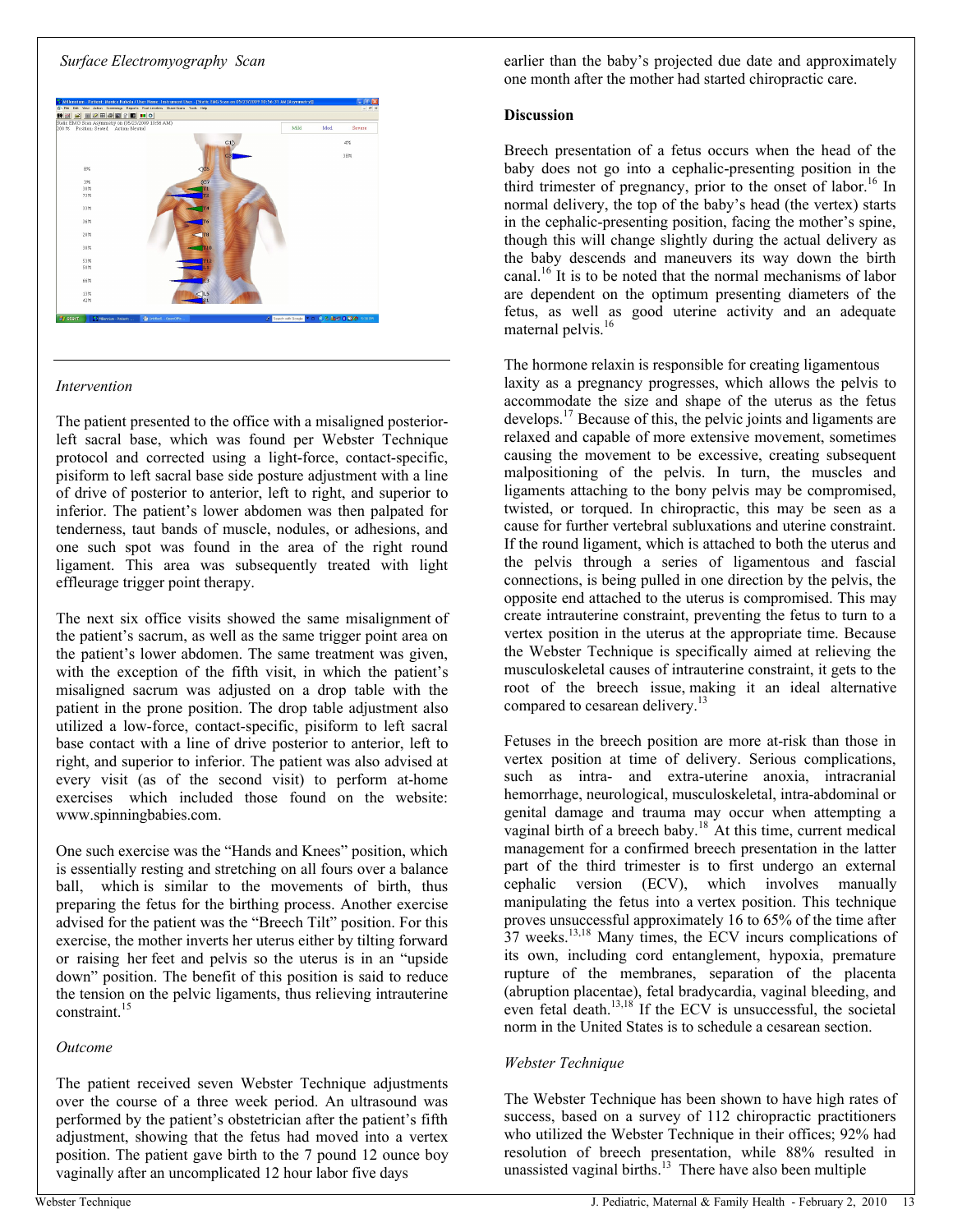case studies showing the efficacy of the Webster Technique in reducing intrauterine constraint and allowing a breech baby to turn to a vertex position. One such case study discusses an instance where a woman presented to a chiropractic office with a breech pregnancy and experienced success when utilizing the Webster Technique in relieving the intrauterine constraint of the mother.<sup>17</sup> After a period of one month and five Webster Technique adjustments, the fetus had moved itself into a vertex-presenting position, which was confirmed by use of an ultrasound performed by the mother's perinatologist.<sup>17</sup>

Another case study showed that in a 28 year old mother with a 34 week breech fetus, the fetus turned into a vertex position after one application of the Webster Technique.<sup>19</sup> This was confirmed by the woman's nurse midwife two days after her adjustment.<sup>19</sup> An interesting fact about this particular case was that the woman had presented with breech presentation in her first pregnancy, as well, which was also turned after visiting the chiropractor at 37 weeks into the pregnancy.<sup>19</sup>

Aside from relieving the intrauterine constraint causing breech presentation, the Webster Technique has also been utilized when women wish to engage in a vaginal birth after prior cesarean births.<sup>20</sup> A case study showed the effectiveness of the Webster Technique and chiropractic care in relieving musculoskeletal complaints of the 34 week pregnant mother.<sup>2</sup> This mother was also able to give birth naturally to her third child, after having two previous cesareans with her older children. The authors hypothesize that by relieving intrauterine constraints due to improper pelvic alignment and increased muscular tension and spasms via the introduction of the Webster Technique and chiropractic care, the mother was more likely able to give birth naturally.<sup>20</sup>

The effects of the Webster Technique in reducing intrauterine constraint have also been hypothesized to aid a mother during the actual birthing process. There is a case study in which a pregnant woman is in labor and presents with dystocia, wherein her labor is prolonged and hindered by several possible variables, including uterine dysfunction, bony pelvic dysfunction, malposition of fetus, or soft tissue abnormalities.<sup>21</sup> The woman had three midwives and her chiropractor attending her home birth and after several interventions by the midwives without progression of the labor, the chiropractor performed the Webster Technique on the mother, immediately after which the midwives reported significant improvement in the labor progression.<sup>21</sup> The study uses the Webster Technique as the method by which the mother's intrauterine constraint was removed and therefore the fetus was allowed to move into a more desirable birthing position, as well as the route by which the dystocia was lessened $21$ 

The Webster Technique consists of two steps. The first includes a low-force chiropractic adjustment of the sacrum, which aims to both relieve the tension exerted on the uterus due to sacral rotation as well as restore the proper biomechanics and symmetry of the pelvic bowl.<sup>13</sup> The second step involves palpating the mother's lower abdomen for nodules, taut bands, edema, adhesions, or tenderness in the round ligament where it passes the anterosuperior iliac spine (ASIS) in an inferomedial direction and applying light

effleurage trigger point therapy to such areas, called myofascial trigger points (MTrP).

MTrP are thought to further intrauterine constraint by creating tension on or over the round ligament, leading to further uterine constraint. The most reliable signs and minimal criteria needed to identify a MTrP are spot tenderness, taut band, and pain recognition, whereas the two best confirming aspects of a MTrP are referred pain and local twitch response.<sup>22,23,24</sup> According to  $Hong^{23}$  and  $Simons^{24}$ , the mechanical stimulation of the MTrP may be the most important factor for pain relief. It has been found that mechanical pressure relieves the areas of pain and relaxes the muscle fibers.<sup>23</sup> This relaxation of muscle fibers in turn allows the bony attachments of the muscles and ligaments wider range of motion, allowing them to return to optimal positioning.

A review of the literature looking at chiropractic care during pregnancy found the utilization of chiropractic care during pregnancy was both safe and effective at correcting musculoskeletal imbalances commonly found in pregnant women.<sup>25</sup> These claims can be backed up by other research looking at the effects of chiropractic care on the pregnant woman in terms of low back pain (LBP) relief.<sup>26, 27</sup>A case series by  $List^{26}$  found that due to the lack of adverse events amongst pregnant women under chiropractic care, utilizing it as a treatment for LBP in women is considered safe. The same review found that over the course of chiropractic care, the LBP levels in the 17 women studied went from an average of 5.9 on a 10-scale of pain before treatment to a 1.5 out of 10 after treatment.<sup>26</sup>

#### *Instrumentation*

The Insight® and its related technologies have peer-reviewed research demonstrating its applications, indications, normative data, protocols, reliability, clinical outcomes and applications.<sup>28-55</sup> The paraspinal thermal reading attained with the Insight unit is designed to pick up abnormal surface temperature differentials, which signal the presence of neurological interference and aberrant sympathetic nervous system function. The paraspinal thermal reading is performed by running an infra-red scanner up a person's spine, which measures the temperatures at 25 anatomical paired points along the person's spine. Mild levels of asymmetry are indicated by differences one to two standard deviations above the accepted normal means, whereas moderate levels are two to three standard deviations above normal means and severe asymmetry is three to four (and beyond) standard deviations above normal means.

Abnormal muscle asymmetry is evaluated with the surface  $electromyelography (sEMG) scan using the Insight's$ technology. Paired electrodes are placed over the skin at 15 or 25 specific anatomical sites along a person's spine, which measure the paraspinal muscle activity. Mild asymmetries in muscle tension is indicated when readings are one to two standard deviations from normal means; moderate with two to three standard deviations and severe with three or more.

#### **Conclusion**

This case of a 37 year old pregnant woman under chiropractic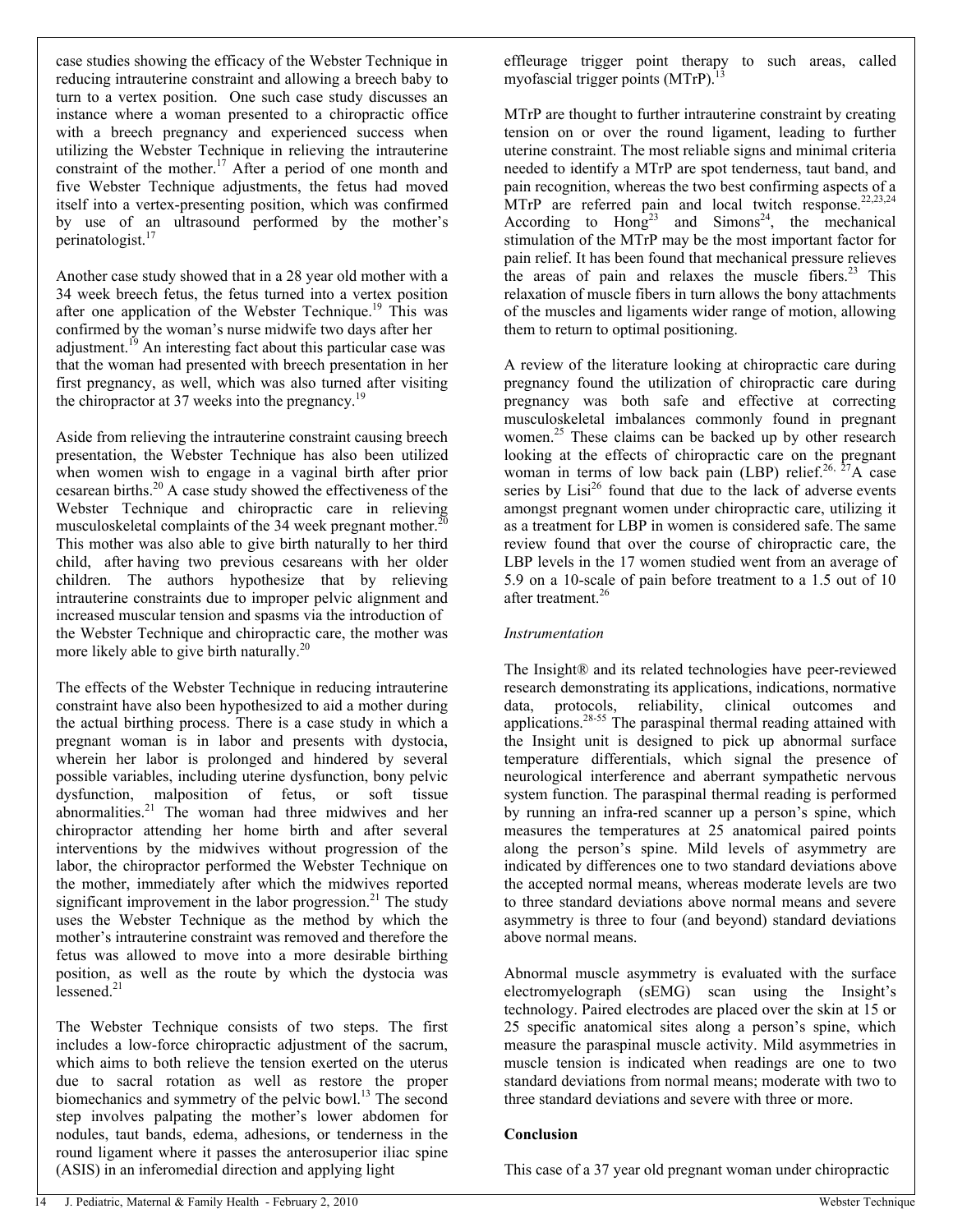care shows that the Webster Technique is effective at relieving intrauterine constraint by correcting musculoskeletal and ligamentous issues associated with such a predicament. Because the Webster Technique utilizes the chiropractic foundations of correcting skeletal (in this case sacral) misalignments and the associated musculoskeletal complications, and because there was no contact made to the actual fetus for re-arrangement as seen in ECV, this procedure is within the scope of chiropractic and not obstetrics.

This paper is limited in the fact that it is the case study of one woman's experience with the Webster Technique. More indepth research must be done to show the effectiveness and usefulness of this particular technique in the chiropractic profession.

#### **References**

- 1. Maternal, infant, and child health, Healthy People 2010 objectives, Obstetrical Care, Reduce cesarean births among low risk (full term, singleton, vertex presentation) women. In: US Department of Health and Human Services. Healthy People 2010. 2nd ed. With Understanding and Improving Health and Objectives for Improving Health. 2 vols. Washington, DC: US Government Printing Office; November 2000. Available from: <http://www.healthypeople.gov/document/>
- 2. MacDorman M, Mathews TJ. Recent Trends in Infant Mortality in the United States. NCHS Data Brief. No. 9. October 2008. Available from: [http://www.cdc.gov/nchs/data/databriefs/db09.pdf.](http://www.cdc.gov/nchs/data/databriefs/db09.pdf)
- 3. Infant mortality rates and international rankings: Selected countries and territories, selected years 1960-2004. In: National Center for Health Statistics. Health, United States, 2007. With Chartbook on Trends in the Health of Americans. Hyattsville, MD: 2007. Available from: [http://www.cdc.gov/nchs/data/hus/hus07.pdf.](http://www.cdc.gov/nchs/data/hus/hus07.pdf)
- 4. Liu S, Liston RM, Joseph KS, Heaman M, Sauve R, Kramer MS. CMAJ. Maternal mortality and severe morbidity associated with low-risk planned cesarean delivery versus planned vaginal delivery at term. 2007;176(4):455-460.
- 5. Hansen AK, Wisborg K, Uldbjerg N, Henricksen TB. Risk of respiratory morbidity in term infants delivered by elective caesarean section: cohort study. BMJ. 2008;336:85-91.
- 6. Villar J, Carroli G, Zavaleta N, Donner A, Wojdyla D, Faundes A, et al. Maternal and neonatal individual risks and benefits associated with caesarean delivery: multicentre prospective study. BMJ. 2007;335:1025- 1035.
- 7. MacDorman M, Menacker F, Eugene Declercq E. Cesarean Birth in the United States: Epidemiology, Trends, and Outcomes. Clin Perinatol. 2008;35(2):293- 307.
- 8. Lee HC, El-Sayed Y, Gould JB. Population Trends in Cesarean Delivery for Breech Presentation in the United States 1997-2003. Am J Obstet Gynecol. 2008; 199(1): 59.e1-59.e8.
- 9. Danielian PJ, Wang J, Hall MH. Long term outcome by method of delivery of fetuses in breech presentation at term: population based follow up. BMJ. 1996;312(8):1451-1453.
- 10. Srinivas SK, Stamilio DM, Sammel MD, Stevens EJ, Piepert JF, Odibo AO, et al. Vaginal birth after cesarean delivery: does maternal age affect safety and success? Paediatr Perinat Epidemiol. 2007;21:98-113.
- 11. Main DM, Main EK, Moore II DH. The relationship between maternal age and uterine dysfunction: A continuous effect throughout reproductive life. Am J Obstet Gynecol. 2000;182(6):1312-1320.
- 12. Betran AP, Merialdi M, Lauer JA, Bing-Shun W, Thomas J, VanLook P, et al. Rates of caesarean section: analysis of global, regional and national estimates. Paediatr Perinat Epidemiol. 2007;21:98-113.
- 13. Pistolese R. The webster technique: a chiropractic technique with obstetric technique. J Manipulative Physiol Ther. 2002;25(6):e1-e9.
- 14. Cooperstein R, Gleberzon BJ. Technique systems in chiropractic. Churchill Livingstone;2004. p. 243-246.
- 15. Techniques. Spinning Babies. 2008. Available at: <http://www.spinningbabies.com.> Accessed January 4, 2010.
- 16. Akmal S. Patersone-Brown S. Malpositions and malpresentations of the foetal head. Obstet Gynecol Reprod Biol. 2009;19(9):240-246.
- 17. Drobbin D, Welsh C. Chiropractic care of a pregnant patient presenting with intrauterine constraint using the Webster in-utero constraint technique: a retrospective case study. J Pediatric Maternal & Family Health. 2009;2:1-3.
- 18. Tiran D. Breech presentation: increasing maternal choice. Complement Ther Nurs Midwifery. 2004;10:233-238.
- 19. Thomas JC. The Webster technique in a 28 year old woman with breech presentation & subluxation. JVSR. 2008; April 7:1-3.
- 20. Alcantera J, Hamel I. The chiropractic care of a gravid patient with a history of multiple caesarean births & sacral subluxation. JVSR. 2008; March 11:1-5.
- 21. Alcantara J, Ohm Ju, Ohm Je. Chiropractic care of a patient with dystocia & pelvic subluxation. J. Pediatric, Maternal & Family Health. 2009; February 1:1-5.
- 22. Hong CZ, Simons DG. Pathophysiologic and Electrophysiologic Mechanisms of Myofascial Trigger Points. Arch Phys Med Rehabil. 1998;79:863-72.
- 23. Hong CZ. Specific sequential myofascial trigger point therapy in the treatment of a patient with myofascial pain syndrome associated with reflex sympathetic dystrophy. Australas Chiropr Osteopathy. 2000;9(1):7-11.
- 24. Simons D. Clinical and etiological update of myofascial pain from trigger points. In: Russel J, editor. Clinical overview and pathogenesis of the fibromyalgia syndrome, myofascial <sub>L</sub> Padietric Meternal & Eamily Hoalth Echrygry 2, 2010 Hyonascian J. Pediatric, Maternal & Family Health - February 2, 2010 15<br>New York: 102.
- 25. Borggren CL. Pregnancy and chiropractic: a narrative review of the literature. J Chiropr Med. 2007;6:70-74.
- 26. Lisi AJ. Chiropractic Spinal Manipulation for Low Back Pain of Pregnancy: A Retrospective Case Series. J Midwifery Womens Health. 2006;51(1):e7-e10.
- 27. Stuben KI, Smith DL. Chiropractic treatment of pregnancy-related low back pain: a systematic review of the evidence. JMPT. 2008;31(6):447-456.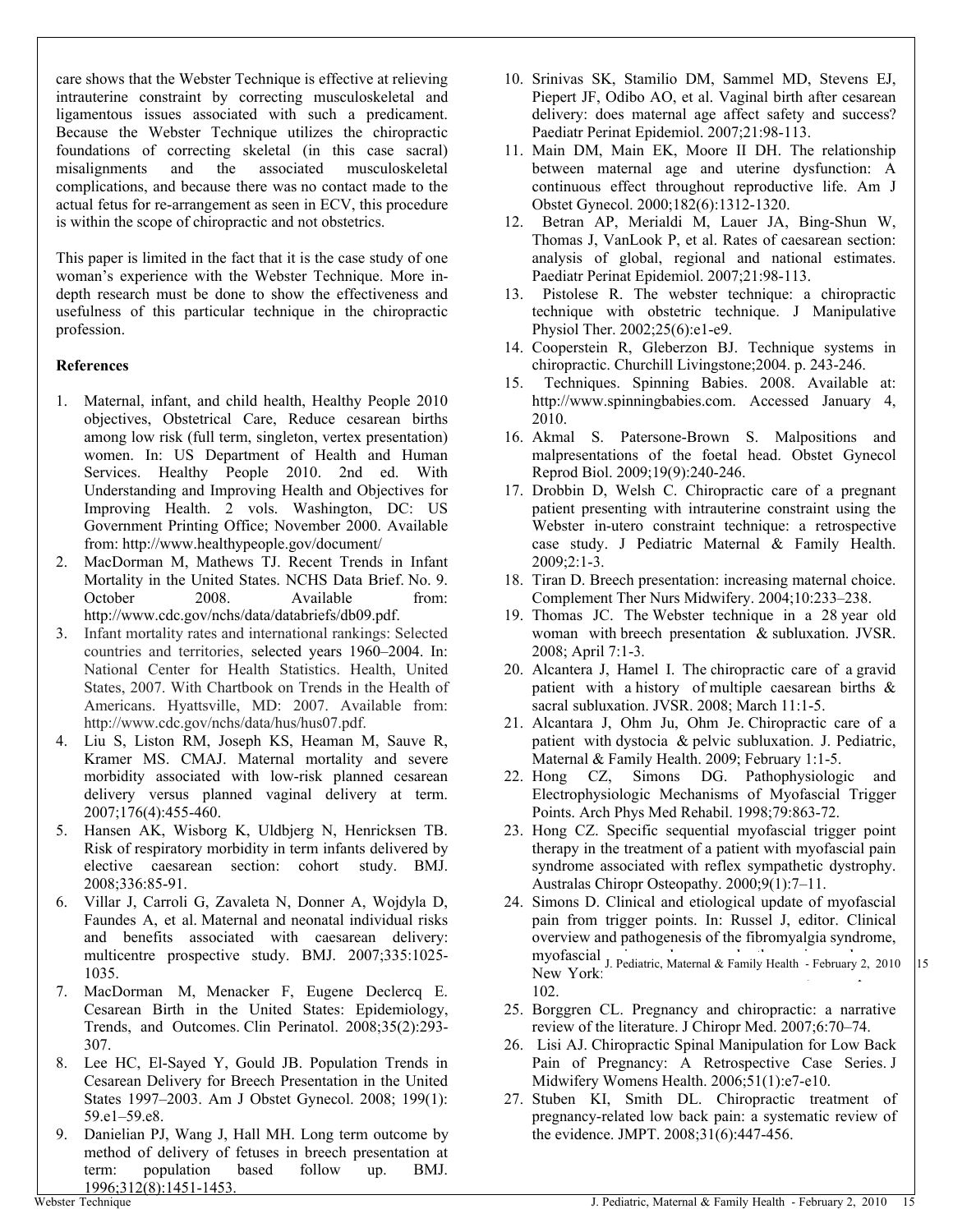- 28. Eumatsu S, Edwin DH, Jankel WR, Kozikowski J, Trattner M. Quantification of Thermal Asymmetry Part 1: Normal Values and Reproducibility. J Neurosurg. 1988;69(4):552-555.
- 29. Senzon, S.A. The Theory of Chiropractic Pattern Analysis Based on the New Biology. Abstracts of the Eighth Annual Vertebral Subluxation Research Conference Sponsored by Sherman College of Straight Chiropractic. Journal of Vertebral Subluxation Research,Vol 4, No. 1, 2000
- 30. Kent C. The Mental Impulse: A Strategy for Clinical Assessment. Abstracts of the 2007 International Research and Philosophy Symposium Sponsored by Sherman College of Straight Chiropractic. J. of Vertebral Subluxation Res. January 22, 2008.
- 31. Kent C: Surface electromyography in the assessment of changes in muscle activity associated with vertebral subluxation: a review. J. Vertebral Subluxation Res. 1997, Vol 1(3):1-8
- 32. McCoy, M., Blanks, R., Campbell, I., Stone, P., Fedorchuk, C., George, I., Jastremski, N., Butaric, L. Inter-examiner and Intra-examiner Reliability of Static Paraspinal Surface Electromyography. Proceedings of the 2006 International Research and Philosophy Conference. Sherman College of Straight Chiropractic. Spartanburg, SC. November 3-5, 2006. *J. Vertebral Subluxation Res.* November 27, 2006.
- 33. Kaminski TM Female Infertility and Chiropractic Wellness Care: A Case Study on the Autonomic Nervous System Response while Under Subluxation Based Chiropractic Care and Subsequent Fertility. J. Vertebral Subluxation Res November 2, 2003, pp. 1-10.
- 34. Lyons DD. Response to Gonstead Chiropractic Care in a 27 year old Athletic Female with a 5 year history of Infertility J. Vertebral Subluxation Res November 9, 2003, pp 1-3
- 35. McCoy M, Malakhova E, Safronov Y, Kent C, Scire P. Improvement in paraspinal muscle tone, autonomic function and quality of life in four children with cerebral palsy undergoing subluxation based chiropractic care: Four retrospective case studies and review of the literature. J. Vertebral Subluxation Res June 21, 2006, pp 1-15
- 36. Pauli Y. Quality of Life Improvements and Spontaneous Lifestyle Changes in a Patient Undergoing Subluxation-Centered Chiropractic Care: A Case Study. J. Vertebral Subluxation Res October 11, 2006, pg 1-15
- 37. Kelly S, Boone R. The Clinical Application of Surface Electromyography as an Objective Measure of Change in the Chiropractic Assessment of Patient Progress: A Pilot Study. J. Vertebral Subluxation Res. Vol 2, No. 4, p 1-7
- 38. Miller E, Redmond P, Changes in Digital Skin Temperature, Surface Electromyography, and Electrodermal Activity in Subjects Receiving Network Spinal Analysis Care. J. Vertebral Subluxation Res. Vol 2, No. 2, p 1-9
- 39. Kaminski T. Female Infertility and Chiropractic Wellness Care: A Case Study on the Autonomic Nervous System Response while Under Subluxation Based Chiropractic Care and Subsequent Fertility. J. Vertebral Subluxation Res. November 2, 2003, pp. 1-10.
- 40. Shelley J. Healthy Pregnancy in A Previously Infertile Patient Following D.N.F.T. Chiropractic Care: A Case

Report. J. Vertebral Subluxation Res. December 8, 2003, pp 1-7.

- 41. Behrendt M, Olsen N. The Impact Of Subluxation Correction On Mental Health: Reduction Of Anxiety In A Female Patient Under Chiropractic Care. J. Vertebral Subluxation Res. September 20, 2004, pp 1-10.
- 42. Gentempo P, Kent C, Hightower B, Minicozzi SJ. Normative Data for Paraspinal Surface Electromyographic Scanning Using a 25-500 Hz Bandpass. J. Vertebral Subluxation Res. August 1996, Vol 1, No. 1, p 1-4.
- 43. Fedorchuk C. Treatment and Recovery of a Patient Suffering From Muscular Dystrophy, and Hypertension Utilizing Chiropractic Care: Case Report. Proceedings of the 2008 International Research and Philosophy Symposium. Sherman College of Straight Chiropractic. J. Vertebral Subluxation Res. November 26, 2008.
- 44. Fedorchuk C. Restored Hearing From Subluxation Reduction in a Female Patient Who Suffered From Stroke-Induced Hearing Loss: A Case Report. Proceedings of the 2008 International Research and Philosophy Symposium. Sherman College of Straight Chiropractic. J. Vertebral Subluxation Res. November 26, 2008.
- 45. Fedorchuk C. Self-Reported Quality of Life Assessment of a Patient Undergoing Chiropractic Wellness Care and Suffering From Amyotrophic Lateral Sclerosis: A Case Report. Proceedings of the 2008 International Research and Philosophy Symposium. Sherman College of Straight Chiropractic. J. Vertebral Subluxation Res. November 26, 2008.
- 46. Fedorchuk C. Correction of Subluxation and Reduction of Dysponesis in a 7 Year-Old Child Suffering From Chronic Cough and Asthma: A Case Report. J. Vertebral Subluxation Res. November 26, 2007 pp 1-5.
- 47. Hoffman N, Russell D. Improvement in a 3½-year-old Autistic Child Following Chiropractic Intervention to Reduce Vertebral Subluxation. J. Vertebral Subluxation Res. March 24, 2008, pp 1-4.
- 48. Pauli Y. Improvement in Attention in Patients Undergoing Network Spinal Analysis: A Case Series Using Objective Measures of Attention. J. Vertebral Subluxation Res. August 23, 2007, pp 1-9.
- 49. Desaulniers A. Effect of Subluxation-Based Chiropractic Care on Quality of Life in a Patient With Major Depression. J. Vertebral Subluxation Res. April 23, 2008, pp 1-7.
- 50. Faulkner H. Test Re-Test Reliability of sEMG Paraspinal Scans: A Comparative Study. Proceedings of the 2007 International Research and Philosophy Symposium. J. Vertebral Subluxation Res. January 22, 2008, pp 1-33.
- 51. McCoy M. Inter-examiner and Intra-examiner Reliability of Static Paraspinal Surface Electromyography. Proceedings of the 2006 International Research and Philosophy Conference. J. Vertebral Subluxation Res. Nov. 27, 2006, pp 1-30.
- 52. Ressel O, Rudy R. Vertebral Subluxation Correlated with Somatic,Visceral and Immune Complaints: An Analysis of 650 Children Under Chiropractic Care J. Vertebral Subluxation Res. October 18, 2004 pp 1-23.
- 53. Bohacek S., Jonckheere E. Chaotic Modeling in Network Spinal Analysis: Nonlinear Canonical Correlation with Alternating Conditional Expectation (ACE): A